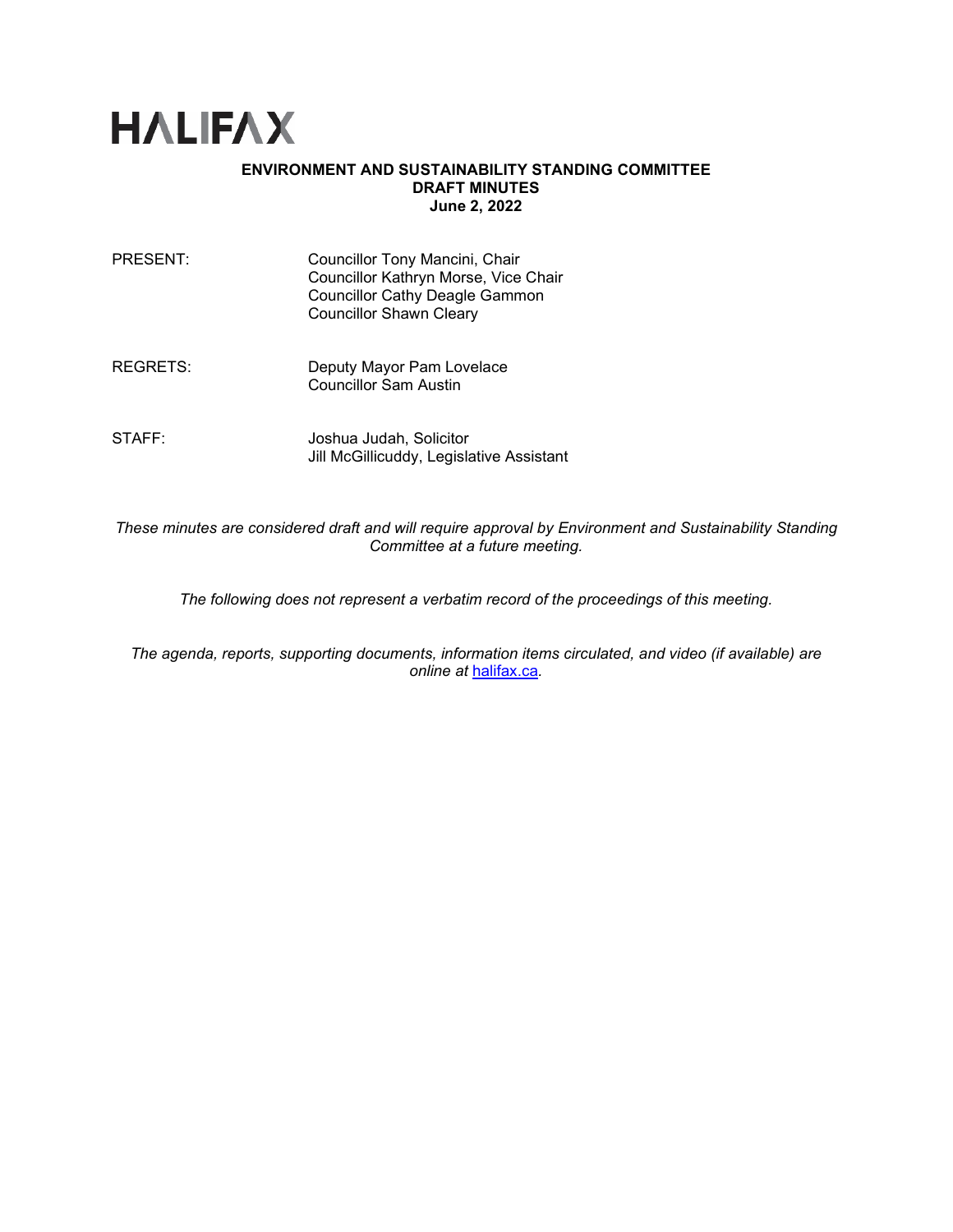*The meeting was called to order at 1:08 p.m. The Standing Committee moved into an In Camera (In Private) session 2:00 p.m. and reconvened at 2:07 p.m. The Standing Committee adjourned at 2:10 p.m.*

## **1. CALL TO ORDER AND LAND ACKNOWLEDGEMENT**

The Chair called the meeting to order at 1:08 p.m. and acknowledged that the meeting took place in the traditional and ancestral territory of the Mi'kmaq people, and that we are all treaty people.

### **2. APPROVAL OF MINUTES – May 5, 2022**

MOVED by Councillor Morse, seconded by Councillor Deagle Gammon

**THAT the minutes of May 5, 2022 be approved as circulated.**

### **MOTION PUT AND PASSED.**

## **3. APPROVAL OF THE ORDER OF BUSINESS AND APPROVAL OF ADDITIONS AND DELETIONS**

Additions: None

Deletions: None

MOVED by Councillor Deagle Gammon, seconded by Councillor Morse

#### **THAT the agenda be approved as presented.**

#### **MOTION PUT AND PASSED.**

Later in the meeting, the following was deferred to the July 7, 2022 meeting of Environment and Sustainability Standing Committee:

• Item 14.1 PERSONNEL MATTER – Private and Confidential Report

### **4. BUSINESS ARISING OUT OF THE MINUTES - NONE**

### **5. CALL FOR DECLARATION OF CONFLICT OF INTERESTS - NONE**

### **6. MOTIONS OF RECONSIDERATION – NONE**

- **7. MOTIONS OF RESCISSION – NONE**
- **8. CONSIDERATION OF DEFERRED BUSINESS – NONE**

#### **9. NOTICES OF TABLED MATTERS – NONE**

# **10. CORRESPONDENCE, PETITIONS & DELEGATIONS 10.1 Correspondence - None**

**10.2 Petitions – None**

**10.3 Presentations 10.3.1 Overview of ASHRAE**

The following was before the Environment and Sustainability Standing Committee:

• Presentations from ASHRAE and ASHRAE Halifax Chapter dated June 2, 2022